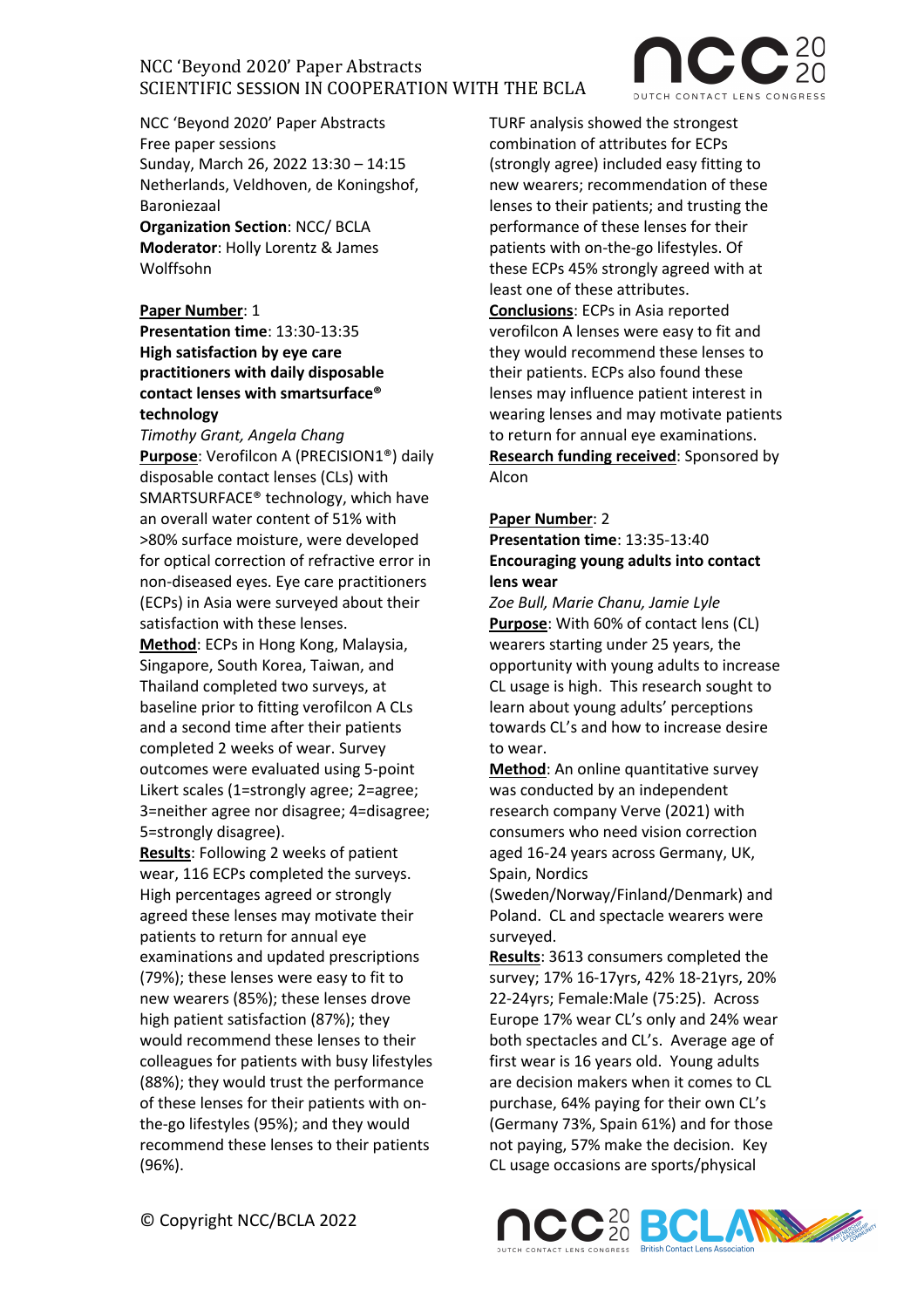activities (80%), special occasions (80%), with sunglasses (74%) and socialising with friends/family (63%). 59% 16-24 year olds who wear both CL's and spectacles prefer to wear their CL's (69% Poland, 53% Germany). Spectacle only consumers cited barriers to wearing CL's including, not liking to put something in their eye (38%) and thinking they would be uncomfortable (32%).

**Conclusions**: While CL wear with young adults is higher than average population across Europe, there is an opportunity to increase both spectacle and CL dual wear given the preference for CL's over spectacles, especially in Poland and Spain. Limited differences were seen across the region in respect of triggers and barriers to CL usage hence, to encourage new CL fits with this group, it is important to consider relevant occasion/lifestyle-based wearing benefits and to overcome the barriers to wear by demystifying the perceived lack of comfort and concern of putting something on their eye. **Research funding received**: Survey funded by CooperVision

#### **Paper Number**: 3

**Presentation time**: 13:40-13:45 **Subjective Performance of Verofilcon A Daily Disposable Soft Contact Lens After 16 Hours of Wear**

*Charles Otero, Lakshman Subbaraman, Colton Heinrich, Gina Wesley, Bradley Giedd*

**Purpose**: Previous studies have determined subjective ratings of comfort and vision during contact lens wear for only up to 12 hours. The purpose of this study was to evaluate the subjective performance of a novel, commercial daily disposable silicone hydrogel soft contact lens (verofilcon A) after 16 hours of wear. **Method**: In this prospective, multicenter, pilot clinical study, successful soft contact lens wearers were fitted with verofilcon A lenses on a daily wear modality (n = 26 completed). A day before their in-office visit (8 [-0/+3] days after screening), participants completed subjective ratings

of comfort, vision, and overall impression using Visual Analog Scales (VAS; 0-100 point) at different time points including after 12 and 16 hours of lens wear. Furthermore, Likert questionnaires (5 point scale) were completed during inoffice visit ~10 hours after lens insertion. **Results**: After 16 hours of wear, VAS ratings for comfort, vision, and overall impression were 74.3 (21.9), 82.6 (16.6) and 80.1 (17.4) mean (SD), respectively. On Likert questionnaires, 92% of the participants agreed/strongly agreed that "My lenses feel fresh right now"; 85% of participants agreed/strongly agreed "My lenses felt comfortable all day"; 92%, agreed/strongly agreed "My vision was clear all day today"; 92%, agreed/strongly agreed "It was easy to put my lenses in today"; and 73%, agreed/strongly agreed "My lenses feel as comfortable now as they did when I first put them in today". A high percentage of participants "agreed" or "strongly agreed" for several other Likert questions pertaining to lens comfort, vision and handling. **Conclusions**: Verofilcon A contact lens wearers provided high subjective ratings

even after long hours of wear when assessed using VAS and Likert questionnaires.

**Research funding received**: Sponsored by Alcon

#### **Paper Number**: 4

**Presentation time**: 13:45-13:50 **Clinical performance of spherical vs. toric soft contact lenses in low and moderate astigmats**

#### *Aftab Mirza, José Vega, Gary Orsborn, Philip Morgan*

**Purpose**: To evaluate the performance of spherical and toric soft contact lenses in low and moderate astigmats.

**Method**: Subjects with a cylindrical component of their refractive error between -0.75DC and -1.50DC in both eyes were fitted with Comfilcon A spherical and toric lenses in random sequence. Post-fitting, the following parameters were assessed: lens fit



© Copyright NCC/BCLA 2022

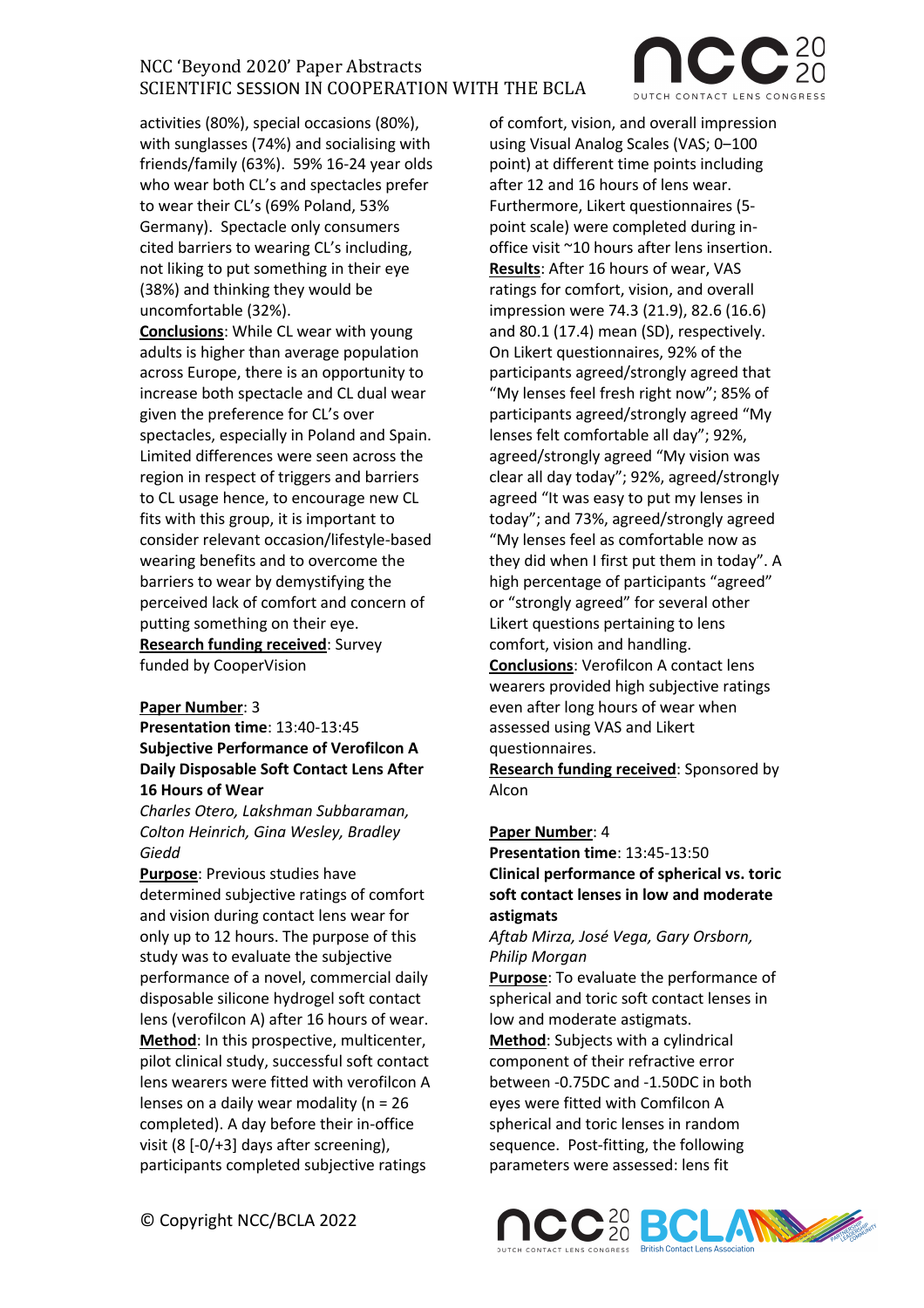(biomicroscope), visual acuity (monocular and binocular distance logMAR at high and low contrast), subjective comfort, and subjective vision during tasks at distance, intermediate and near (all 0-100 scales). **Results**: Twenty seven subjects (14 females, 13 males, age  $28.7 \pm 7.8$  years) completed the study. All lens fits were acceptable and 93% of toric lenses settled within 5° of the optimum location. Visual acuity scores were 0.6 to 1.1 lines better with the toric lens (all  $p < 0.001$ ). Subjective vision scores in favour of the toric lens became more marked as the task of interest moved from near (difference of 0.2 units,  $p = 0.93$ ) to intermediate (2.6 units,  $p = 0.39$ ) to distance  $(11.8 \text{ units}, p = 0.002)$ . Subjective vision stability tended to favour the toric lens at intermediate and distance (differences of 4.4 units,  $p = 0.07$ and 5.5 units,  $p = 0.05$  respectively). Comfort scores were similar (sphere 79.8  $± 19.9$  and toric 81.6  $± 16.5$  units, p = 0.68).

**Conclusions**: The clinically meaningful superiority in visual acuity with the toric lens compared to the sphere suggests that eye care professionals should prescribe low astigmats with this lens type for their patients to enjoy full vision correction. Subjective vision differences were most marked for distance tasks. Historically, vision instability and reduced comfort has been associated with soft toric lenses; this was not the case here and may indicate that such observations are design related and not present with some modern toric designs.

**Research funding received**: This work was funded by CooperVision Inc.

#### **Paper Number**: 5

**Presentation time**: 13:50-13:55 **Wearer experience and eye care professional acceptance with a new 1 day multifocal contact lens.**

*Marcella McParland, Daniel Comoroda, Anna Sulley*

**Purpose**: While many multifocal contact lens (MFCL) options are available, and

studies report high fit success rates and overall satisfaction, eye care professionals (ECPs) have reservations about fitting them. A multicentre assessment was conducted to assess wearer experience and ECP acceptance with a 1 day MFCL when used in clinical practice. **Method**: The observational assessment was conducted at 48 US sites; ECPs fitted MyDay multifocal (MyDMF) (stenfilcon A, CooperVision) to new (NW) and habitual (HW) CL wearers as per routine procedure. Overall satisfaction, comfort and vision were evaluated with wearer surveys during fitting and 1-2 week follow-up; ECP surveys were conducted pre- and post-assessment. Data were collated online and analyzed by an independent market research agency. **Results**: A total of 372 wearers (73 NW, 299 HW) were fit with MyDMF, mean age 51.9 years (±7.36); 77% female. Spectacle refraction: mean -1.84DS (-11.50 to +4.75DS), mean cylinder -0.37DC; add powers +0.75 to +3.00DS. 85% were successfully fit with first pair of

MyDMF dispensed. 98% ECPs agreed MyDMF were fast and easy to fit, and the fitting guide was easy to use; 93% agreed the lens met/exceeded expectations for high fit success rate.

At follow up, 87% wearers were satisfied with overall vision performance with no significant differences across add powers. 93% wearers were satisfied with overall comfort, with no differences between NW and HW at follow-up. Overall satisfaction was significantly better versus habitual CLs (p<0.05).

93% ECPs agreed that overall vision performance met/exceeded expectations. **Conclusions**: This survey provides real world feedback and demonstrates MyDMF success and wearer satisfaction for vision, comfort and overall, with results comparable to previously reported clinical trials. MyDMF fitting was fast and the fitting guide easy to follow. This should provide confidence to ECPs in prescribing MyDay multifocal to their presbyopes, whether new or habitual



© Copyright NCC/BCLA 2022

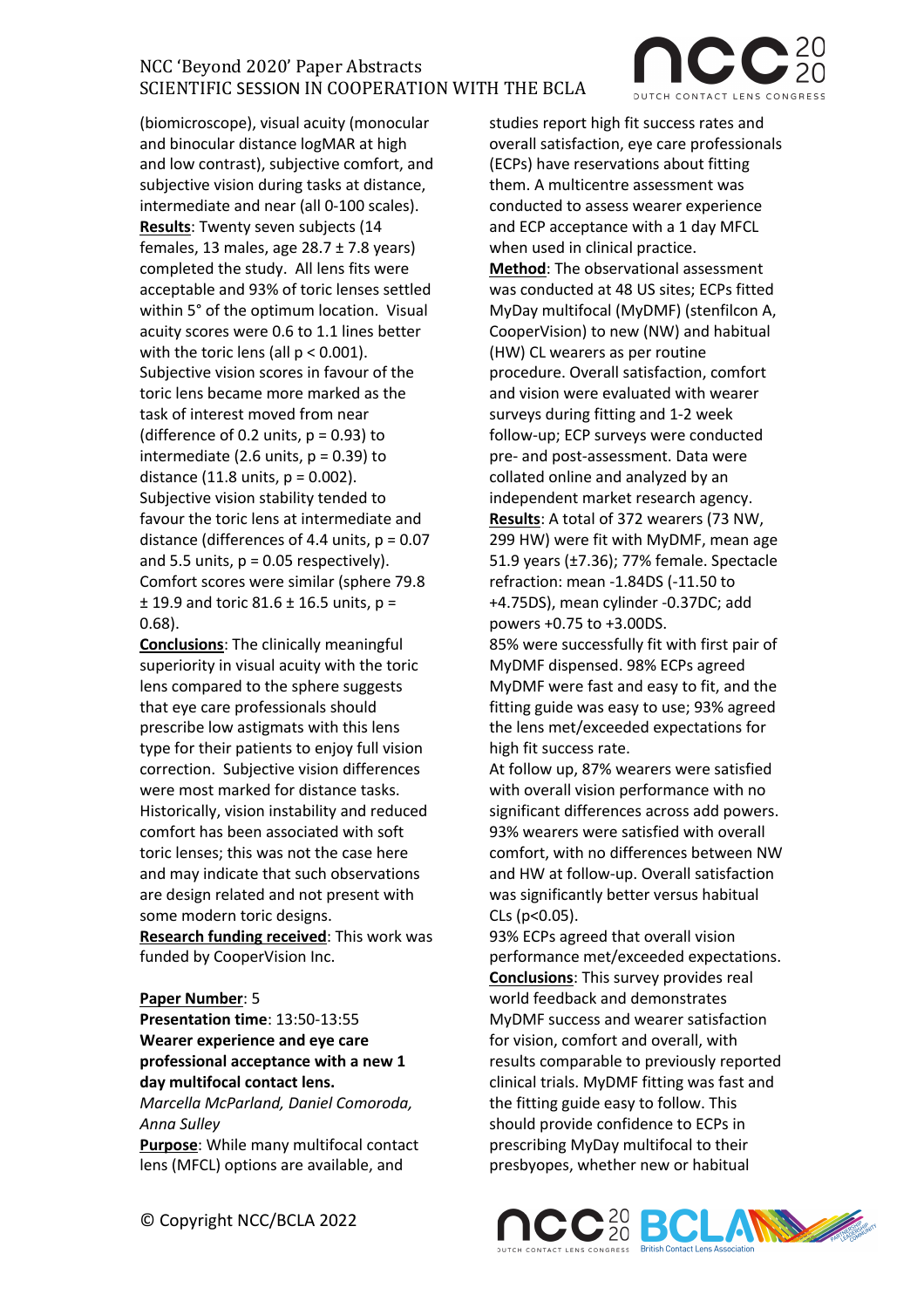wearers, and irrespective of add power. **Research funding received**: This In Market Assessment was funded by CooperVision Ltd.

### **Paper Number**: 6

**Presentation time**: 13:55-14:00 **Visual Analog Scale Results of a New Silicone Hydrogel Material (Lehfilcon A)** *Holly Lorentz, Ravaughn Williams, Carolina Kunnen, Bradley Hines, Bradley Giedd, Wilson Movic*

**Purpose**: The clinical performance of a new silicone hydrogel (SiHy) material lehfilcon A, with a core lens material containing 55% water that gradually transitions to nearly 100% water at the outer surface, was evaluated for lens cleanliness, overall impression and comfort using a Visual Analog Scale (VAS). **Method**: Sixty-six subjects were fitted with a new SiHy material in this prospective, multi-center, bilateral, 30 day (±2 days) dispense study. Habitual spherical soft contact lens wearers ( $\geq 18$ ) years) with range of sphere power from - 1.00D to -6.00D and a manifest cylinder of ≤ -0.75D and best corrected visual acuity of 20/25 or better in each eye were included in the study. 0-100 VAS scales (originally designed at Eurolens Research) were used to evaluate lens cleanliness, overall impression, and comfort. The scales were anchored for lens cleanliness and overall impression: 0 = Extremely Poor; 20 = Very Poor; 40 = Poor; 60 = Good; 80 = Very Good; 100 = Excellent, and for Comfort: 0 = Causes Pain; 20 = Very Uncomfortable; 40 = Slightly Uncomfortable; 60 = Comfortable; 80 = Very Comfortable; 100 = Excellent. **Results**: Mean (SD) lens cleanliness was 92.8 (±9.1) on Day 1 and 87.4 (±13.6) on Day 30 (rated very good to excellent). Overall impression was 87.5 (±16.5) on Day 1 and 82.4 (±17.9) on Day 30 (rated very good to excellent). Comfort was 87.4  $(\pm 14.7)$  on Day 1 and 82.0 ( $\pm 16.5$ ) on Day 30 (rated very comfortable to excellent). **Conclusions**: The clinical performance of

this new SiHy lens material lehfilcon A was consistent from Day 1 to Day 30 for lens cleanliness, overall impression, and comfort.

**Research funding received**: This study was funded by Alcon.

### **Paper Number**: 7

**Presentation time**: 14:00-14:05 **Clinical Performance Results of the New Lehfilcon A Silicone Hydrogel Contact Lens)**

*Carolina Kunnen, Brenda Edwards, Bradley Giedd, Wilson Movic, Bradley Hines, Ravaughn Williams* **Purpose**: This study evaluated the clinical performance of a new silicone hydrogel (SiHy) material (lehfilcon A), with a core lens material containing 55% water that gradually transitions to nearly 100% water at the outer surface.

**Method**: Sixty-six subjects were fitted with a new SiHy material in this prospective, multi-center, bilateral, 30 day (±2 days) dispense study. Habitual spherical soft contact lens wearers ( $\geq 18$ ) years) with range of sphere power from - 1.00D to -6.00D and a manifest cylinder of ≤ -0.75D and best corrected visual acuity of 20/25 or better in each eye were included in the study. Subjective agreement questions were asked on Day 1 and Day 30 and subjective lifestyle questions over the past 30 days using a 5 point Likert scale (1=strongly agree; 5=strongly disagree).

**Results**: Percentage of agreement (strongly agreed or agreed; %) on Day 30 for the new SiHy material wearers on the following questions: 'These lenses were hassle free' 87.7% agreement. 'These lenses did not distract me from living my life to the fullest' 86.2% agreement. 'It was easy to remove my lenses' 89.2% agreement. Percentage of agreement (strongly agreed or agreed; %) on Day 1 and Day 30 for the new SiHy material wearers on the following questions: 'My lenses felt comfortable' 93.8% on Day 1, and 89.2% on Day30. 'My vision was clear' 93.8% on Day 1, and 93.8% on Day 30. 'It

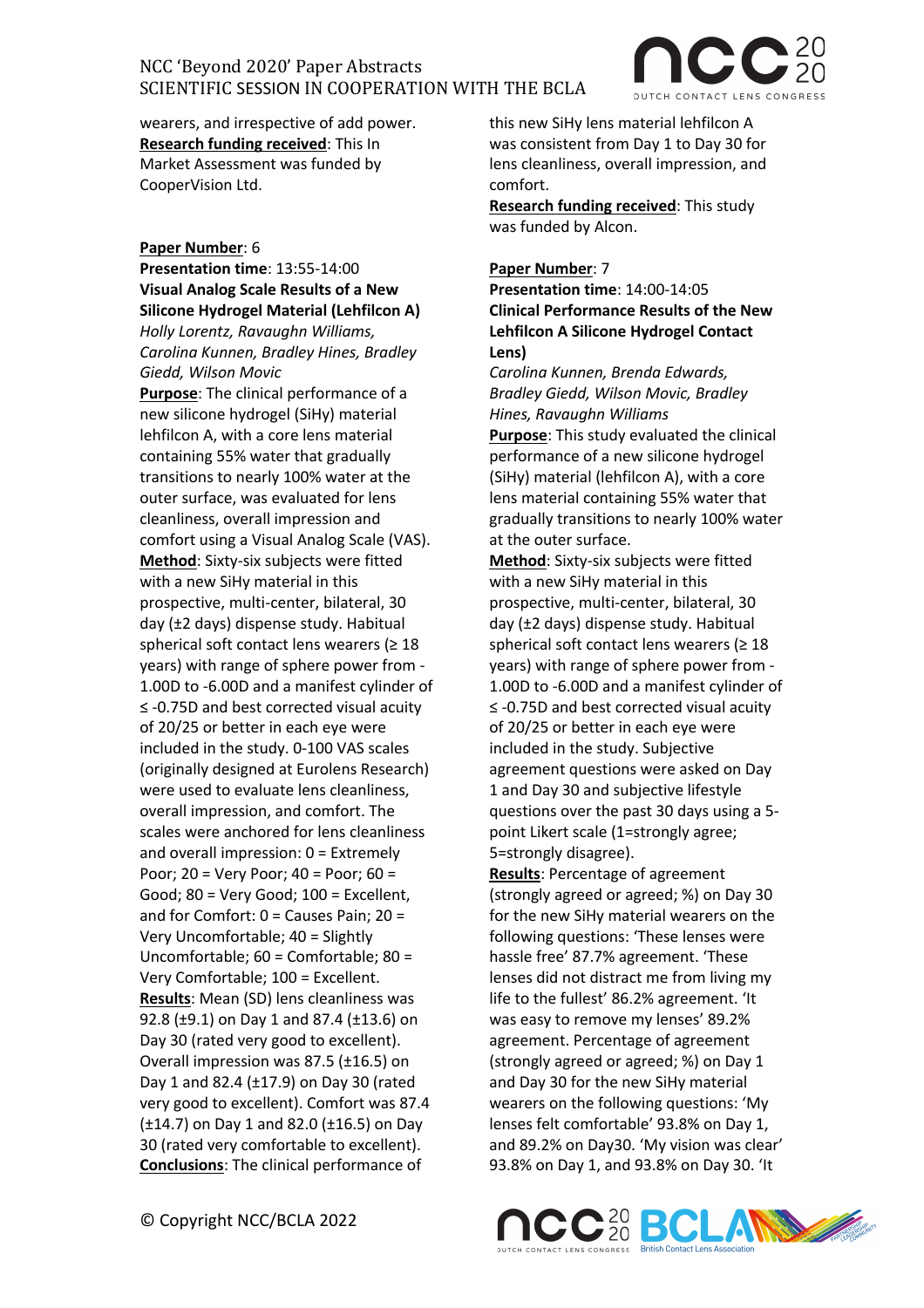

was easy to put my lenses in' 95.3% on Day 1, and 96.9% on Day 30. **Conclusions**: Consistent clinical performance from Day 1 to Day 30 was observed for comfort, vision, and ease of use for this new lehfilcon A SiHy lens material.

**Research funding received**: This study was funded by Alcon.

### **Paper Number**: 8

**Presentation time**: 14:05-14:10 **Survey of U.S. Eye Care Professionals and Patient Satisfaction with Verofilcon A Daily Disposable Silicone Hydrogel Contact Lenses for Astigmatism**  *Sean Powell, Inma Perez-Gomez* **Purpose**: The commercial success of new contact lenses (CL) depends on the opinion of eye care professionals (ECPs), including their experience fitting these CLs, and on patient satisfaction. A novel daily disposable toric CL, verofilcon A for astigmastism with SMARTSURFACE® technology, was recently introduced. ECPs and patients were surveyed regarding their real world experience and satisfaction with these CLs.

**Method**: Surveys were distributed to ECPs in the United States and to current CL wearers enrolled by these ECPs. Patients' demographic characteristics were recorded, followed by fitting with verofilcon A for astigmatism CLs. After wearing these CLs for 10-14 days, patients completed follow-up surveys to evaluate their wearing experience. ECPs also completed follow-up surveys to evaluate their experience fitting these lenses and their recommendations regarding their use, with all parameters assessed using 5 point Likert scales (1=strongly agree; 5=strongly disagree).

**Results**: The 104 patients who completed both surveys included 71 (68%) women and 85 (82%) aged ≤45 years. Of these subjects, ≥90% agreed/strongly agreed that verofilcon A CLs for astigmatism were easily placed on their eyes; supported their active lifestyle; were easy to handle; could be worn all day; provided clear

distance vision when engaged in activities such as driving, biking, watching television and looking at digital devices; and would recommend these lenses to friends and family. Of the 13 ECPs who completed both surveys, >90% agreed/strongly agreed that verofilcon A CLs for astigmatism were easy to fit; would recommend these lenses to colleagues for astigmatic patients; trust these lenses for astigmatic patients with long days and active lifestyles, making them their toric lens of choice for these patients; drive high patient satisfaction; and motivate patients to renew their prescriptions annually.

**Conclusions**: ECPs and CL wearers expressed high levels of satisfaction with verofilcon A CLs for astigmatism, reporting excellent handling, comfort, vision and ease of fit. **Research funding received**: N/A

#### **Paper Number**: 9

### **Presentation time**: 14:10-14:15 **Patient and ECP satisfaction with new daily disposable toric contact lenses with SMARTSURFACE® technology**

*Inma Perez-Gomez, Roberto Valente, Harald Vonbun*

**Purpose**: Verofilcon A (PRECISION1®) daily disposable toric contact lenses (CLs) for astigmatism (P1fA) with SMARTSURFACE® technology were developed to correct refractive error and astigmatism. Lens satisfaction was assessed by CL wearers (CLWs) and their eye care professionals (ECPs) in four European countries. **Method**: Surveys were completed by current CLWs and their ECPs. Baseline patient data and habitual lens information were collected during ECP visits or online, and patients were fitted with P1fA. After wearing these CLs for 2 weeks, patients completed follow-up surveys on their wearing experience. ECPs also completed surveys before and after the trial fitting period. Results were assessed using 5 point Likert scales (1=strongly agree; 5=strongly disagree).

**Results**: Surveys were completed by 245